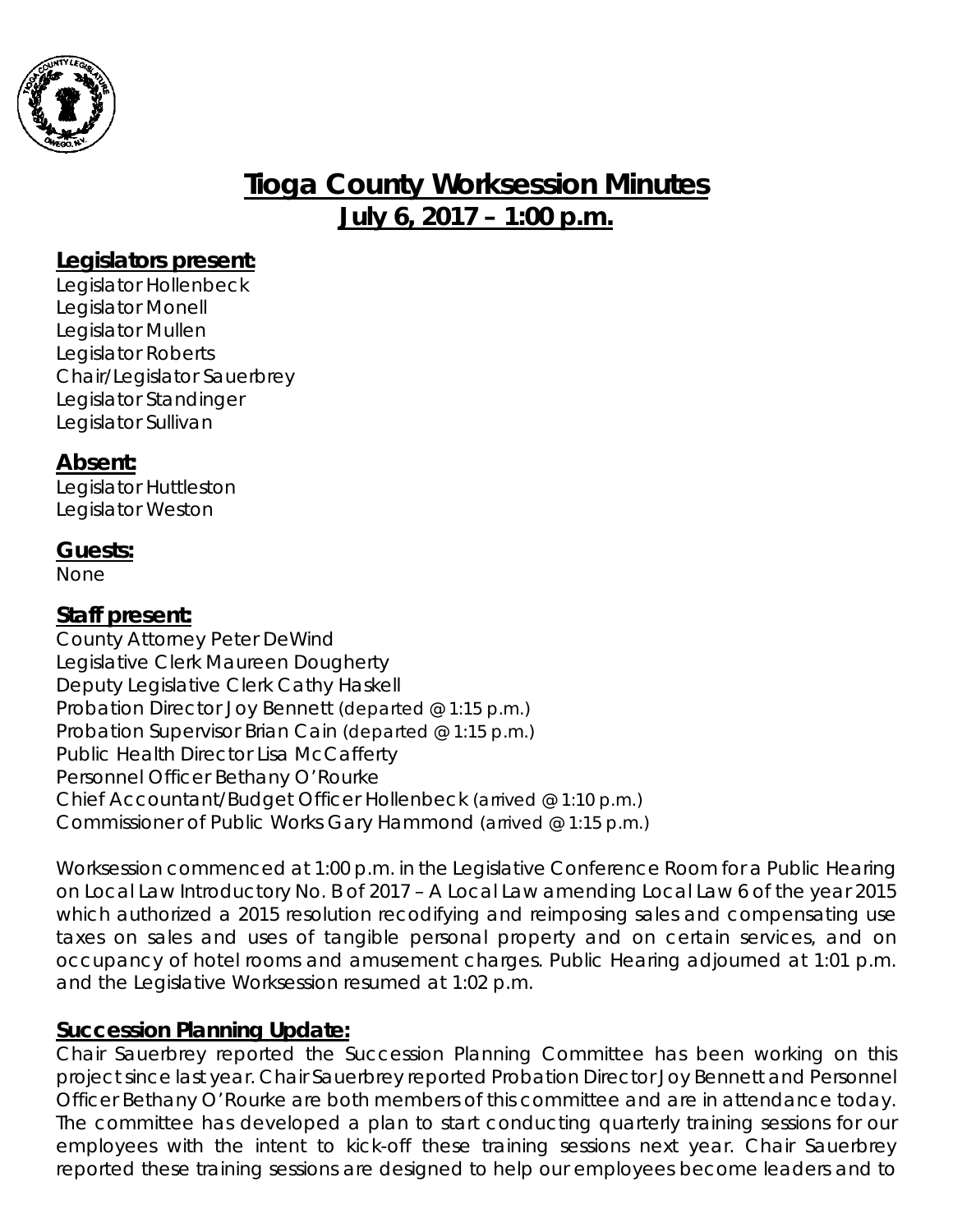step into higher positions within the Department, as well as encourage and provide better service by them enjoying and appreciating their jobs. Chair Sauerbrey reported this will also help them better understand the broad connection between the Departments. Chair Sauerbrey reported the committee is planning to conduct four training sessions next year with the first one being "County Government 101". Chair Sauerbrey reported this is a very informative training that consists of a slide presentation with the use of the County's website. Chair Sauerbrey reported this training presentation was put together by Ms. Bennett and Materials Recovery Manager Ellen Pratt using Ontario County's model and updating with Tioga County information. Chair Sauerbrey reported the other three presentations will be held throughout 2018 and the Department Heads will determine who should attend. Chair Sauerbrey reported \$5,000 will be added in Personnel's 2018 budget for this project and this funding request was approved by the Personnel Committee earlier today. Chair Sauerbrey reported the purpose of the funding will be to compensate trainers. Chair Sauerbrey reported it is possible that we could find talent within our staff to conduct such trainings, however, the committee would like to secure funding in the event it is necessary to bring in a higher level of expertise. Legislator Sullivan inquired as to who would be conducting the first session; County Government 101. Chair Sauerbrey reported this will be a joint effort of the Succession Planning Committee.

Ms. Bennett reported the committee is aware that internally Tioga County does not pay as well as surrounding counties, therefore, you always need to find something within your Department to motivate people to stay. Ms. Bennett reported she believes this project is a good way to target employees and let them know that you believe in them and prepare them to step into a higher position instead of learning the position after assuming the title.

Legislator Standinger reported forward thinking is the positive way to go.

#### **Paying Costs for Demolished Properties:**

Chair Sauerbrey reported this was addressed at the end of the last worksession and believes this will develop into an action item for further discussion. Legislator Sullivan reported she provided Mr. DeWind with information regarding previous discussion on this topic. Mr. DeWind reported this topic has been addressed in the past and it appears it is in need of re-evaluation. Mr. DeWind reported he was able to look at the former research that was done and it does not appear that anything new has transpired, therefore, we are still in the same situation. In regards to the County taking care of local municipal taxation, Mr. DeWind reported the villages are handled differently than the towns. Mr. DeWind reported the towns are automatic, therefore, there is a way to limit the types of assessment for making the towns whole, however, the villages will require action by the Legislature such as repealing the 1979 local law that authorizes the County to collect village taxes and then reimpose. In regards to timing, Mr. DeWind reported he is not sure this is the ideal time to do this.

Legislator Mullen reported he does not believe there is any incentive for local municipalities to address the empty buildings for the purpose of economic development.

Legislator Sullivan reported the County has the ability to not make the local municipalities whole, therefore, we are the ones that are enabling them. Legislator Sullivan reported the County needs to decide whether we want to continue this practice, stop the practice all together, or find an in-between solution.

Legislator Mullen reported he believes the County should phase this out with the understanding that after a certain timeframe the local municipality will need to assume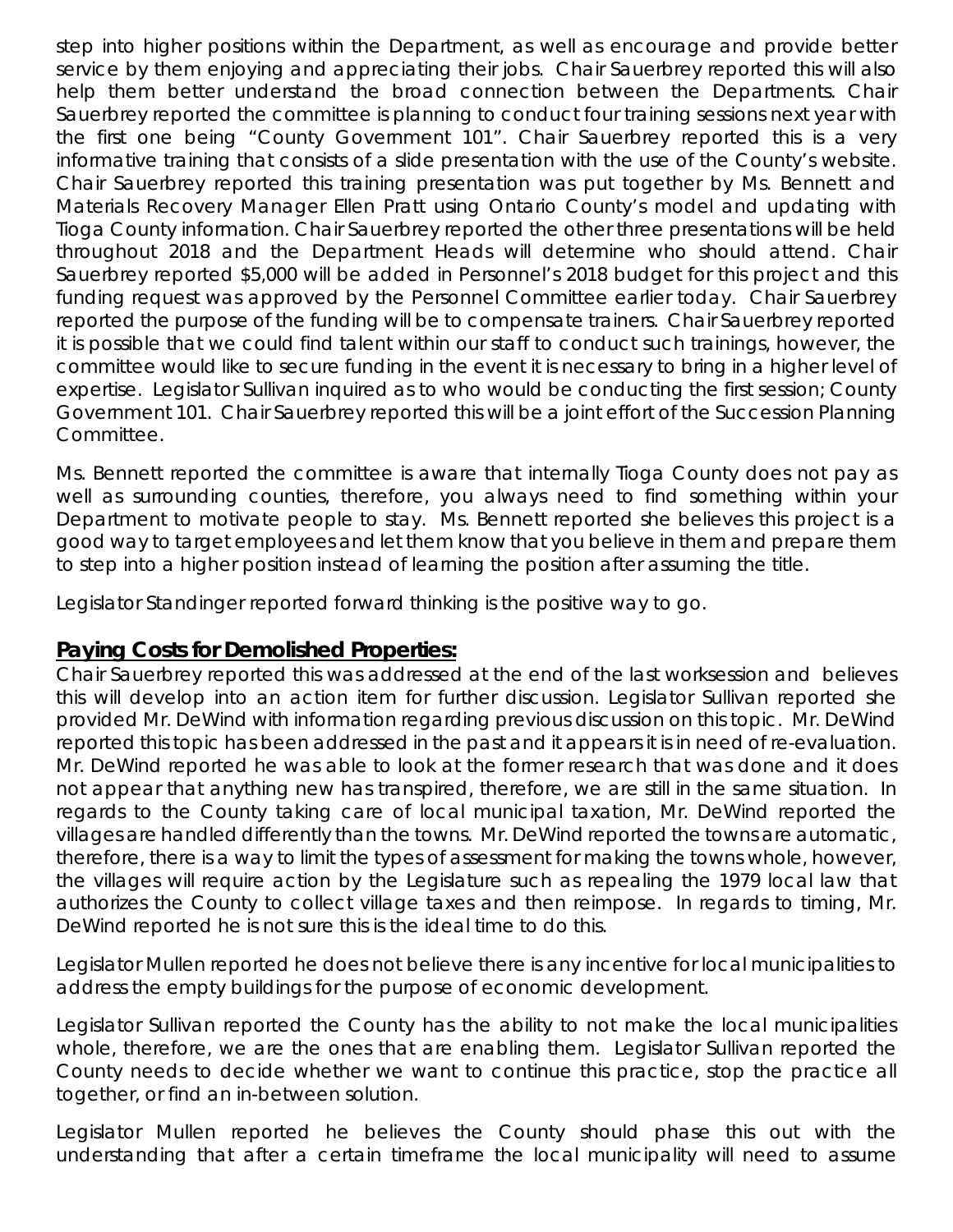ownership of the unoccupied properties and work with the Land Bank to rehabilitate and sell for the purpose of producing taxes.

Legislator Hollenbeck reported that at the very least he believes a cap should be established.

Mr. DeWind reported this would be an easy process for the towns, as this could be done internally via a letter, resolution, or local law. However, the issue becomes with the villages, as we will need to repeal the current local law and reimpose something separate. Mr. DeWind reported this will require two separate actions, which includes public hearings thus making this issue more public.

Mr. DeWind reported there are some Attorney General opinions that are not binding, however, indicating that once we start doing something for a village we just cannot stop the process. Mr. DeWind reported we could establish a cap and then inform the villages that while we continue to explore this issue that they comply by not adding any charges without consultation with the County. Mr. DeWind reported the only way to absolutely control the villages and towns from proceeding in the current manner is to adopt a new law stating these types of charges will no longer be added.

Legislator Mullen reported establishing a cap is the most reasonable way to proceed.

Chief Accountant/Budget Officer Hollenbeck inquired as to whether this would need to be a local law or if another resolution rescinding the former one could be done for both the villages and towns stating that the County will no longer make whole or pay for certain types of charges. Ms. Hollenbeck reported the County has already issued two warning letters in the past informing the villages that the County was taking it under advisement and consideration to no longer proceed in this manner.

Mr. DeWind reported a local law was adopted in 1979, therefore, a resolution will not suffice. This will require a formal process with public hearings to repeal and reimpose.

Legislator Sullivan reported, based on previous data received from Treasurer McFadden, demolition charges on average with cleanup are approximately \$50,000. Legislator Sullivan reported she is not in favor of immediately cutting the villages off, but would support establishing a cap.

Legislator Mullen reported the County could establish a percentage cap with a gradual decrease over time.

Legislator Sullivan reported the other concern expressed by the towns and villages is that the County nets a profit from the foreclosure auction and if the County is no longer going to make the municipalities whole then the expectation will be for the towns and villages to handle the costs. Legislator Sullivan reported she would like to see the County's auction profits over the last ten years and then have Treasurer McFadden come up with an average of what it costs the County for the purpose of establishing a reasonable cap.

Legislator Roberts reported the issue with coming up with the average does not necessarily address the massive hits in one given budget year.

Legislator Mullen inquired as to whether the local law could address the option for the County to decline payment of demolition costs that exceed a certain amount. Legislator Mullen reported the local law needs to protect the County from assuming massive expenses.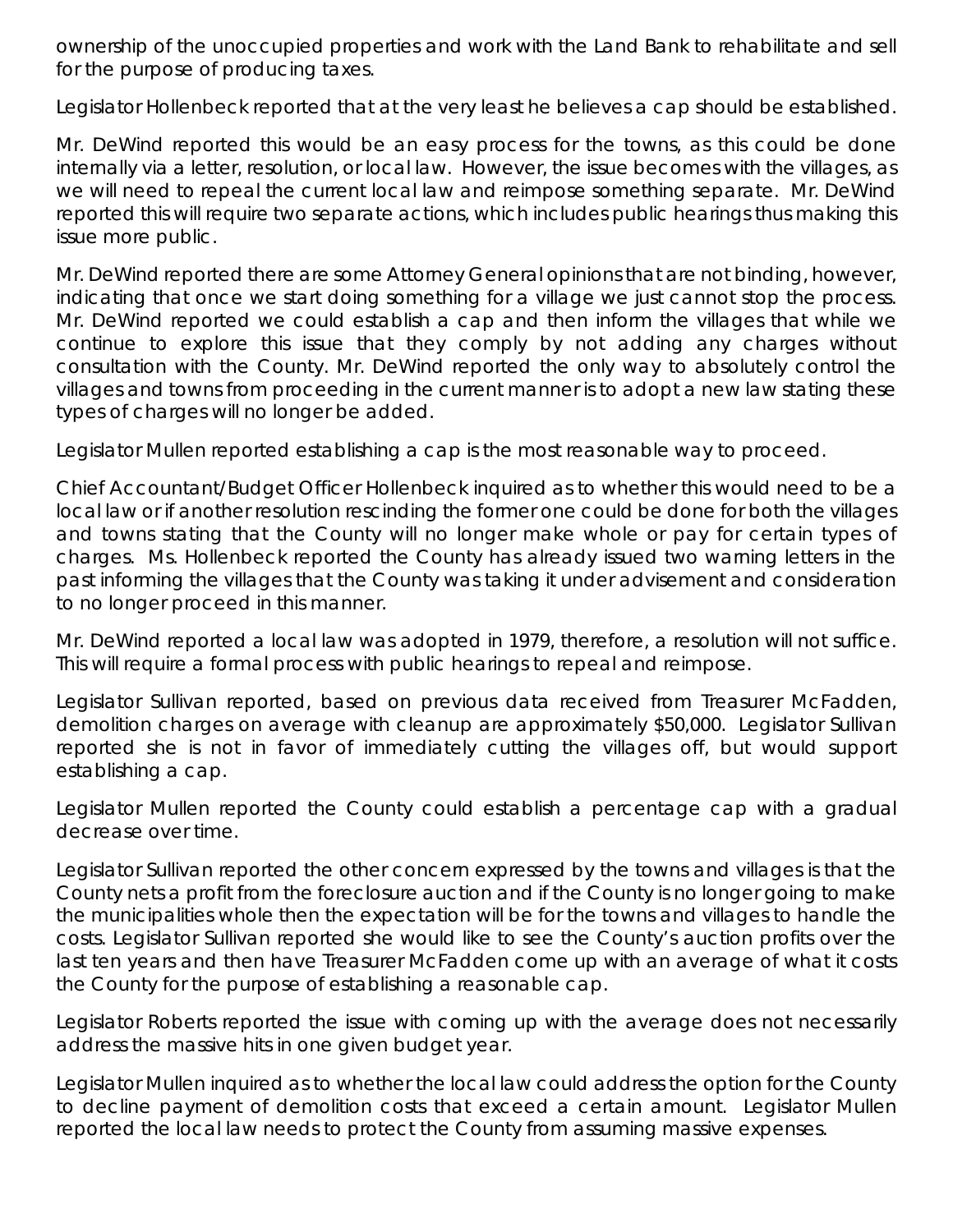Mr. DeWind reported the County makes the municipalities whole for taxes, however, these are levies that the municipalities treat as taxes and get flipped to the County. Mr. DeWind reported the only downside of establishing a dollar or percentage cap is that the County is basically taking the position that some of the expense will be treated as taxes and other expenses will not. Mr. DeWind reported it is safer to say demolition costs and code violations are not taxed, as they are liens and liabilities against the property, therefore, needs to remain at the local municipality level.

Chair Sauerbrey reported the local law wording could address these types of charges as liens and that the County is no longer going to assume these expenses, however, could consider helping the municipality upon request. Mr. DeWind reported the municipality would need to approach the County with the request for demolition cost assistance. Legislator Sullivan reported once the County assists a municipality then we are setting a precedent to help them all. Legislator Sullivan reported if the local municipalities become responsible for their own demolition costs they will be more inclined to reach out for assistance.

Commissioner of Public Works Hammond reported housing demolition with asbestos abatement is approximately \$15,000.

**ACTION: Legislator Monell will contact Treasurer McFadden and request data on the County's net foreclosure auction proceeds over the last ten years and request Mr. McFadden attend the July 20, 2017 Legislative Worksession for further discussion.** 

### **Approval of Worksession Minutes – June 22, 2017:**

Legislator Hollenbeck motioned to approve the June 22, 2017 Legislative Worksession minutes as written, seconded by Legislator Standinger with Legislators Hollenbeck, Monell, Mullen, Roberts, Sauerbrey, Standinger and Sullivan voting yes with Legislators Huttleston and Weston being absent. Motion carried.

## **Action Items:**

Currently, there are no action items for discussion.

## **Shared Services Presentation:**

Chair Sauerbrey presented the Legislature with the Tioga County's Shared Services Plan progress to date. Chair Sauerbrey reported we have conducted two Shared Services meetings with the Panel comprised of Tioga County's town supervisors and village mayors, as well as having two school districts represented at the second meeting. Chair Sauerbrey reported we have conducted one public hearing in the Village of Waverly with twelve residents in attendance. Two additional public hearings are scheduled for July 11<sup>th</sup> at 1:00 p.m. in Owego, NY and August 1st at 7:00 p.m. in Spencer, NY.

Mr. DeWind reported the Legislature was provided with a certified plan for their review. The Legislature may, by majority vote, issue an advisory report with recommendations to Chair Sauerbrey for Panel consideration. Chair Sauerbrey requested recommendations be submitted by next week's Legal/Finance Committee meeting in order to allow time for the Panel to review, certify the Plan, and submit to the State by the established deadlines. Chair Sauerbrey reported the final plan is voted on by the Shared Services Panel.

The Legislature reviewed the Shared Services Plan and stated this was a fabulous start, however, indicated additional work needs to be done to further reduce the itemized list to show more certified savings and believes that will require additional time. The Legislature supports continued work and discussion on the Shared Services Plan moving into 2018.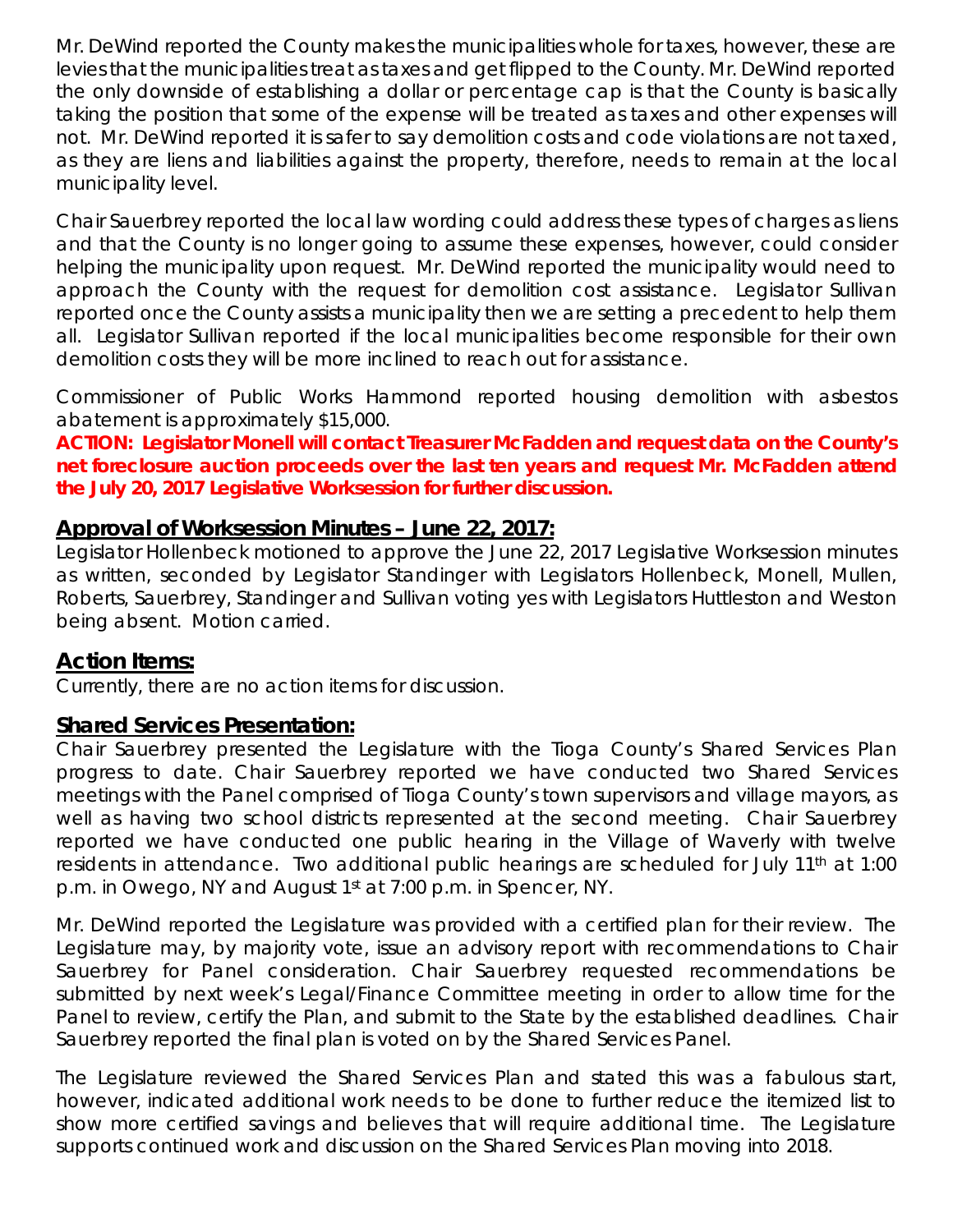## **Legislative Support – Legislative Clerk Dougherty:**

## *Approval of Legislative Support Committee Minutes – June 8, 2017:*

Legislator Sauerbrey motioned to approve the June 8, 2017 minutes as written, seconded by Legislator Sullivan with Legislators Hollenbeck, Monell, Mullen, Roberts, Sauerbrey, Standinger, and Sullivan voting yes with Legislators Huttleston and Weston being absent. Motion carried.

Legislative Clerk Dougherty reported the following:

- The July Legislative Meeting is scheduled for Tuesday, July 11, 2017, at 12:00 p.m*.* in the Hubbard Auditorium. The Legal/Finance Committee will meet prior at 10:00 a.m. in the Legislative Conference Room.
- Legislator Standinger will do the prayer and pledge and start the voting process at the July 11, 2017 Legislature meeting.
- Sales Tax Extender Bill Ms. Dougherty reported the Governor signed the Sales Extender Bill last week and a resolution is in the meeting packet for Legislature consideration at the July 11, 2017 Legislative meeting.
- Retirement Reporting Meeting Met with Treasurer and Personnel Office staff regarding the discrepancy letter received from NYS Retirement. Issues have been identified and are in the process of being corrected. The next meeting is scheduled for July  $18<sup>th</sup>$  at 10:00 a.m. Treasurer McFadden sent letters to the affected employees.
- Attended Building Coordinator's Meeting.
- Legislative Budget is tracking well.

## **Employee of the 2nd Quarter:**

Adam Ace, Public Health, has been chosen as the Employee of the 2<sup>nd</sup> Quarter. A representative from the Employee Recognition Committee will be in attendance to present. Legislator Standinger will be given the option to speak on behalf of this employee.

## **Recognition Resolution (1):**

• *Recognition Resolution Recognizing Laura Ellis' 25 Years of Dedicated Service to Tioga County Department of Mental Hygiene –* Legislator Standinger will read and present this resolution to Ms. Ellis at the July 11, 2017 Legislative meeting. Director of Community Services Morgan and Ms. Ellis will be in attendance.

## **Resolutions:**

The resolutions for the July 11, 2017 Legislative meeting were reviewed and the following discussion occurred:

- ► *Contingency Funding – Housing Inmates in Other County Jails* Legislator Sullivan inquired as to whether the \$175,000 will cover to year-end and Legislator Mullen concurred it will. Legislator Sullivan inquired as to how many of the 23 inmates are Tioga County residents. Legislator Mullen reported approximately 18 inmates are county residents. Legislator Mullen reported 10 of the inmates we cannot bring back even if we had available space based on the Department of Corrections classifications. Legislator Mullen reported we are required to pay for these 10 inmates out of the county. Legislative Clerk Dougherty reported this is separate from the Assigned Counsel issue that the County could potentially have in the near future.
- ► *Contingency Funding for Jail Inmate Medical*  Legislator Mullen reported this resolution is for one inmate.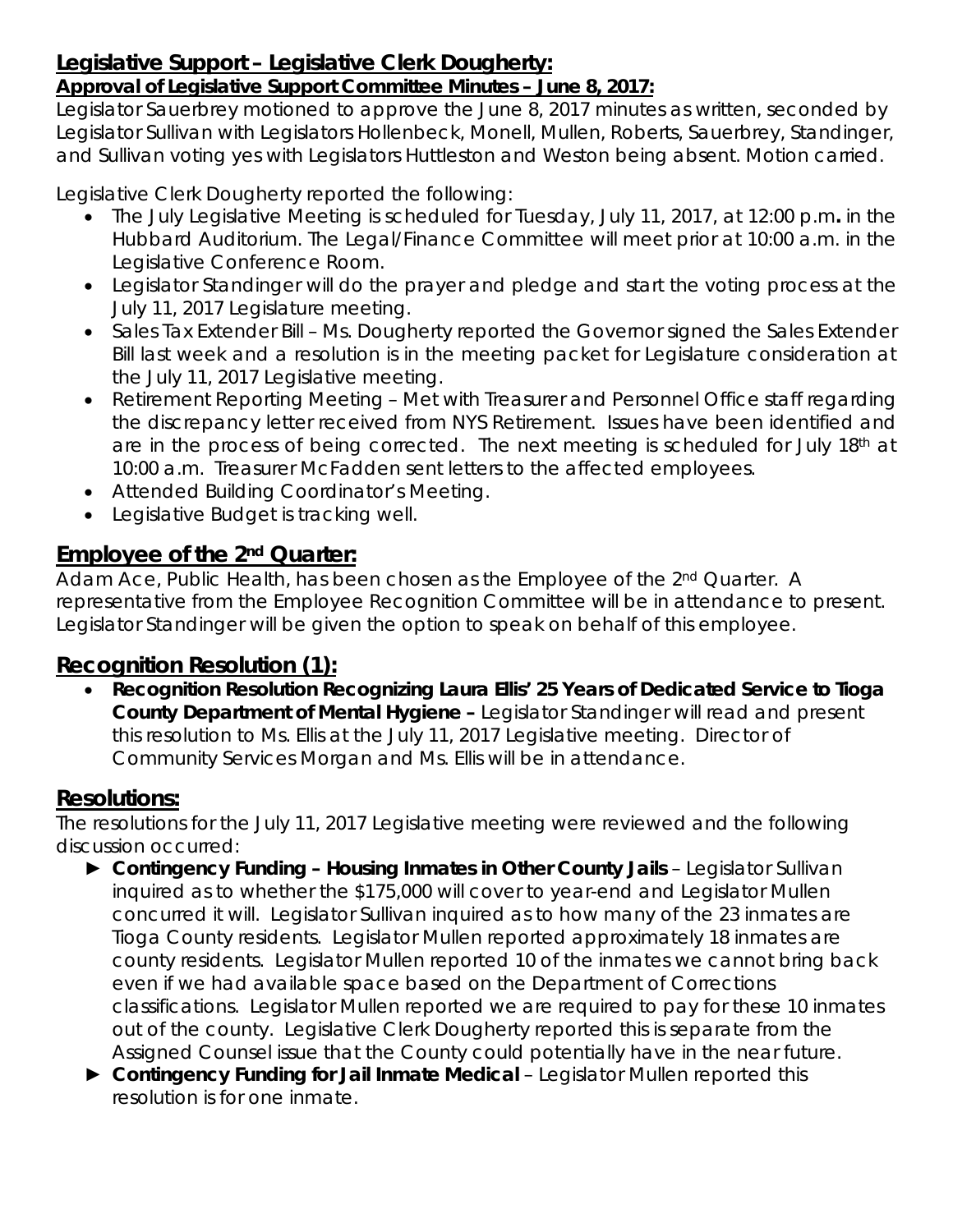- ► *Transfer of Funds and Budget Modification Public Works –* Ms. Dougherty reported this resolution did not go through Public Works Committee earlier today, as this resolution was drafted and sent following the committee meeting. Mr. Hammond reported this resolution is for the purpose of purchasing a trash pump. Mr. Hammond reported last year the Department rented this piece of equipment on three different occasions an incurred approximately \$1,000 in rental costs, therefore, would like to purchase one for the Department. Legislator Hollenbeck inquired about maintenance. Mr. Hammond reported maintenance is not an issue. All legislators were in favor of moving this resolution forward for Legislature consideration at the July 11, 2017 Legislative meeting.
- ► *Adopt Local Law No. 2 of 2017 –* Ms. Dougherty reported the public hearing was just held prior to this worksession regarding the sales tax extender.
- ► *Local Law Introductory No. C of 2017 –* This local law will need to be introduced by a Legislator at the July 11, 2017 Legislative meeting. This local law will repeal the wireless communications surcharge authorized by Article Six of the County Law of the State of New York and imposing the wireless communications surcharges pursuant to the authority of Tax Law Section 186-g. Ms. Dougherty reported this needs to be in place prior to the end of the year. Ms. Dougherty reported the intent is to hold a public hearing and adopt the local law in August 2017 with an effective date of 4Q 2017. Legislator Sullivan inquired as to how frequently the State will be giving these funds. Ms. Hollenbeck reported she was informed this would be done quarterly. Legislator Sullivan further inquired as to whether the State will be taking their cut. Ms. Hollenbeck reported the State is increasing the vendor's percentage from 2% to 3%, therefore, resulting in a reduced amount for the County. Ms. Hollenbeck reported we are still collecting for the landlines at .35 per line versus the wireless at .30 per line. Ms. Hollenbeck reported the County will still need to do the administrative work on landlines, however, the State is taking over the wireless. Mr. DeWind reported he has not seen whether the State plans to collect an administrative fee from the County.
- ► *Resolution of the Legislature of Tioga County Amending Resolution 231-15 Recodifying and Reimposing General Sales and Compensating Use Taxes Imposed at the Rate of Three Percent and also Imposing an Additional One Percent Rate of Such Taxes for a Period of Three Years Through November 30, 2020 –* Ms. Dougherty reported the Governor has chosen to extend the traditional two year extenders to three years. Ms. Dougherty reported Mr. DeWind has a call into NYS Taxation & Finance to determine whether we can proceed with the three-year extender. Mr. DeWind reported most counties are proceeding with the three year extenders since the Governor has authorized such. Legislator Sullivan reported if Mr. DeWind does not receive an answer by next Tuesday's Legal/Finance Committee meeting couldn't we hold this resolution until next month. Mr. DeWind concurred stating the resolution could be held until August, as we still have time. Ms. Dougherty reported she is pushing this through, as she does not want to get down to the wire and not have sufficient time to meet the deadline.
- ► *Authorize the Sale of County Owned Property Located in the Town of Richford to the Richford Fire Department –* Legislators had several questions regarding this resolution and determined that further discussion is required at next week's Legal/Finance Committee meeting on July 11, 2017. **Decision was made to pull this resolution and late-file for next Tuesday's Legal/Finance meeting for Treasurer McFadden to address.**
- ► *Tioga County Support for the Village of Waverly NYS Parks EFP CFA Grant for Waverly Glen Park Phase I Implementation –* Legislator Sullivan inquired as to what the Waverly Glen Improvement Project entails. Legislator Mullen reported this grant will assist with improvements such as bathroom facilities, parking, and other amenities. In addition,